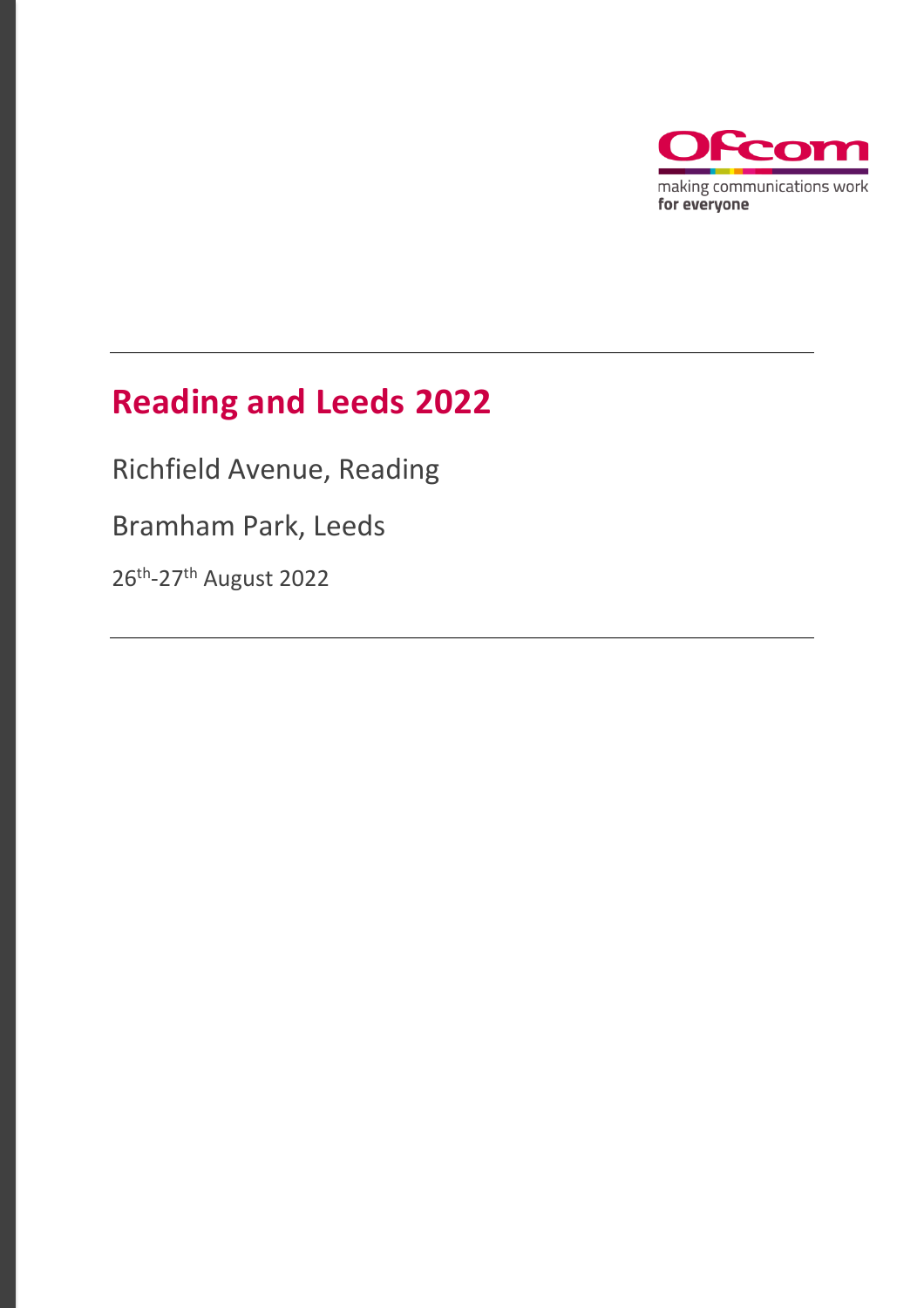### Introduction

Reading and Leeds Festivals are once again designated a major event for Ofcom PMSE in 2022. The festivals require extensive co-ordination of wireless systems for acts and broadcasters across both festival sites on all days.

Justin Whillock will be leading the coordination and licensing of the event this year for Ofcom PMSE.

#### Frequency Coordinator



Justin Whillock

Our office contact details are:

+44 (0) 207 981 3803 or emai[l pmse@ofcom.org.uk](mailto:pmse@ofcom.org.uk)

During the event, Justin can be contacted on:

+44 (0) 207 783 4399 or email [Justin.Whillock@ofcom.org.uk](mailto:Justin.Whillock@ofcom.org.uk)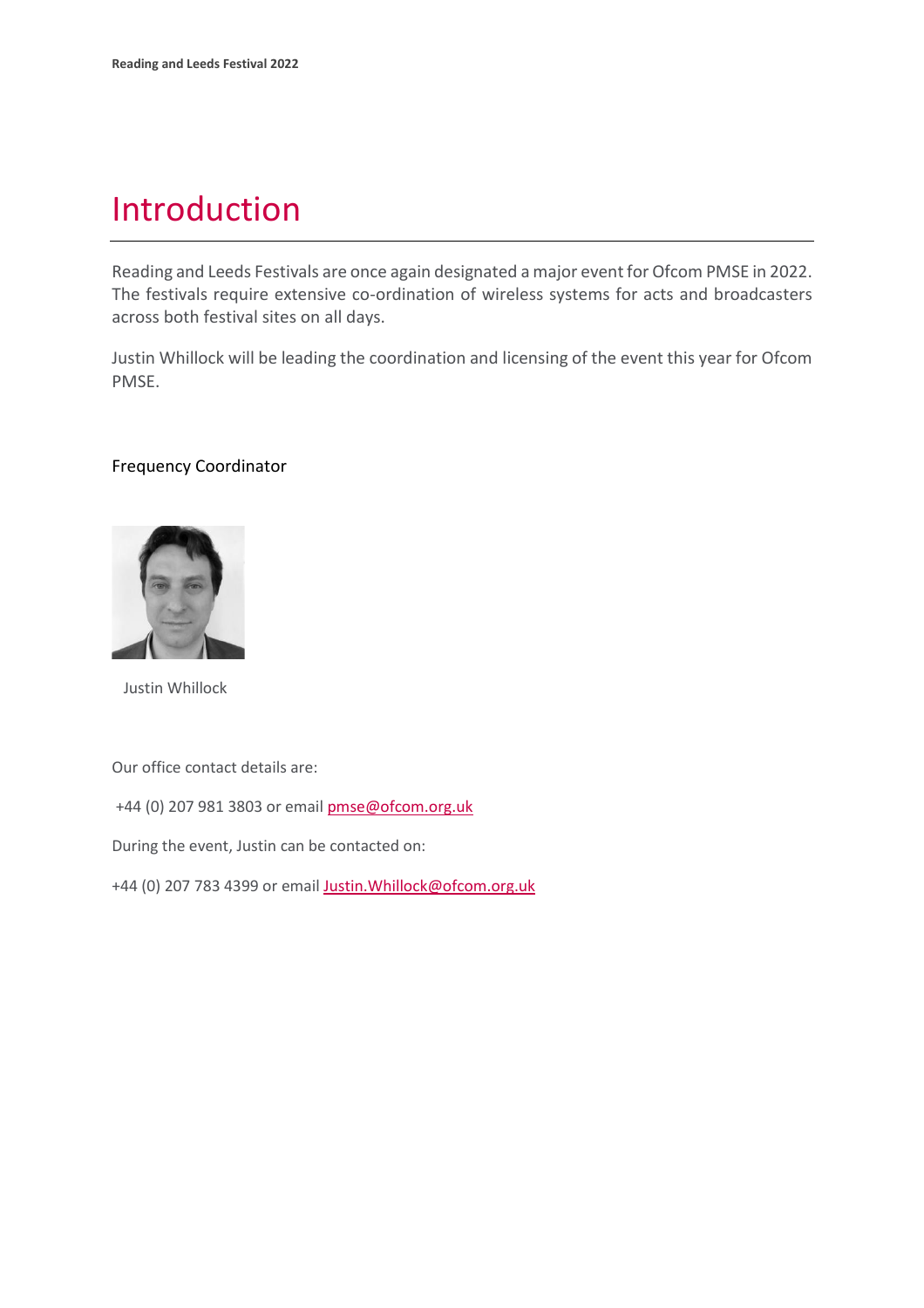## **Contents**

#### **Section**

| 1. Application Process        | 1        |
|-------------------------------|----------|
| 2. Coordination and Licensing | 3        |
| 3. Event Time                 | $\Delta$ |
| 4. Useful Contacts            | 5        |
|                               |          |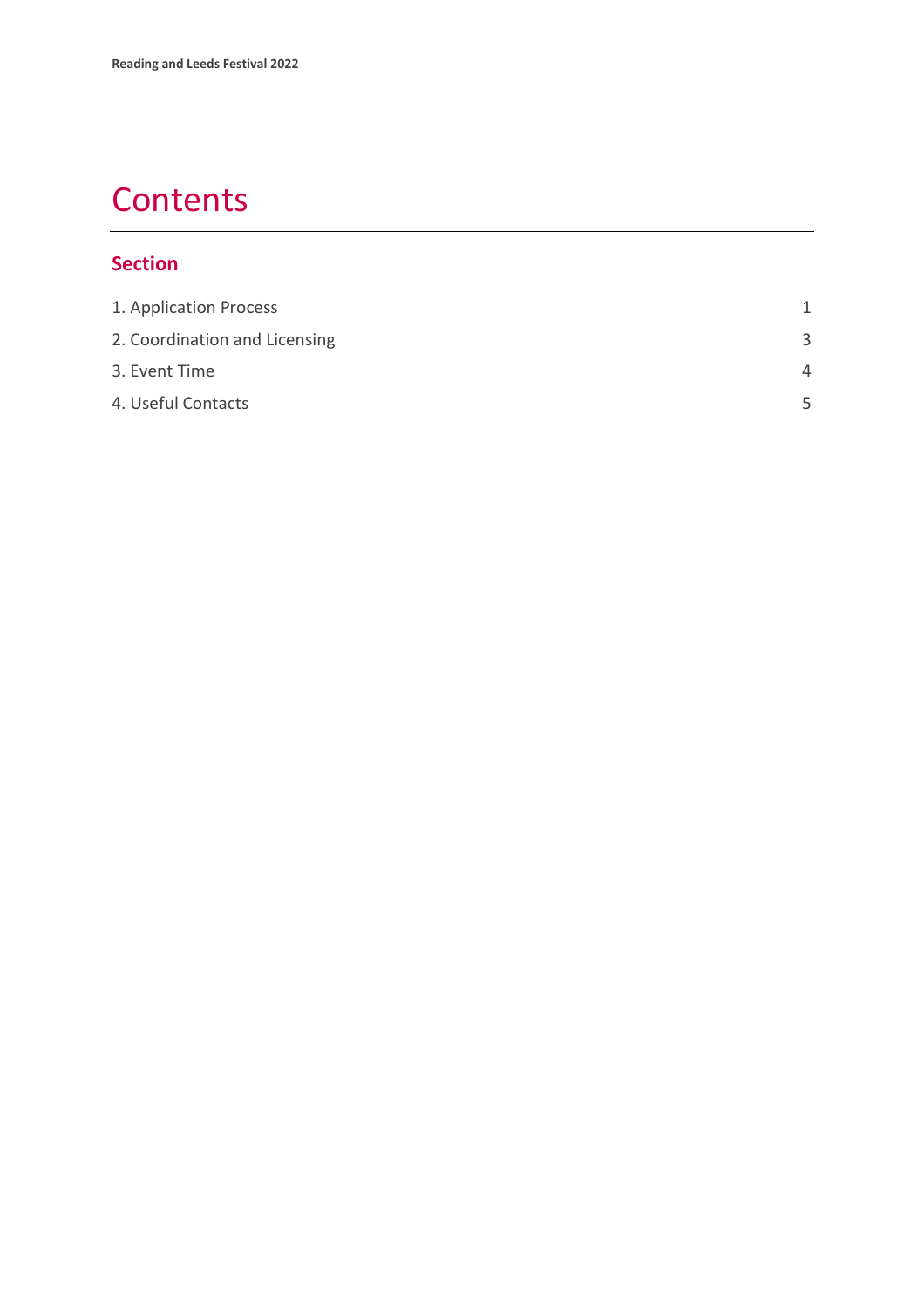## <span id="page-3-0"></span>1. Application Process

#### **Completed application forms submitted to Ofcom PMSE by 29th July 2022**



#### **We aim to issue licences (where applications have been received within the stated time periods) on or before the 12th August 2022**



#### **Payment MUST be received before the start of the event, otherwise you will not be licensed to use frequencies.**

We accept Debit/Credit Cards, Cheques and Bank Transfers or can take payment from existing carnets. *Please note that Ofcom PMSE are unable to accept payments made by AMEX.*

As Reading and Leeds is designated a Major Event, applications for frequencies will not be subject to Ofcom PMSE's usual three working day turnaround rule. All frequency applications will be collated and worked on at the same time in order to achieve the best frequency allocation plan.

Applications can be submitted via email t[o pmse@ofcom.org.uk](mailto:pmse@ofcom.org.uk) or the online 'Apply for Major Event' option once logged into our website.

All application forms are downloadable from the Ofcom PMSE website here:

[https://www.ofcom.org.uk/manage-your-licence/radiocommunication-licences/pmse/apply-for-a](https://www.ofcom.org.uk/manage-your-licence/radiocommunication-licences/pmse/apply-for-a-pmse-licence)[pmse-licence.](https://www.ofcom.org.uk/manage-your-licence/radiocommunication-licences/pmse/apply-for-a-pmse-licence)

Once there please expand the 'Download PMSE application forms' section and use either 'Multipurpose Coordination Licence Application' for radio mic's, IEMs and cameras or 'UHF Talkback licence Application' for 2-way radio talkback requirements.

You will receive a confirmation email receipt once your application has been successfully submitted.

Once applications have been reviewed, applicants will be contacted directly regarding any immediate concerns surrounding their individual requirements, or if any relevant information has been omitted.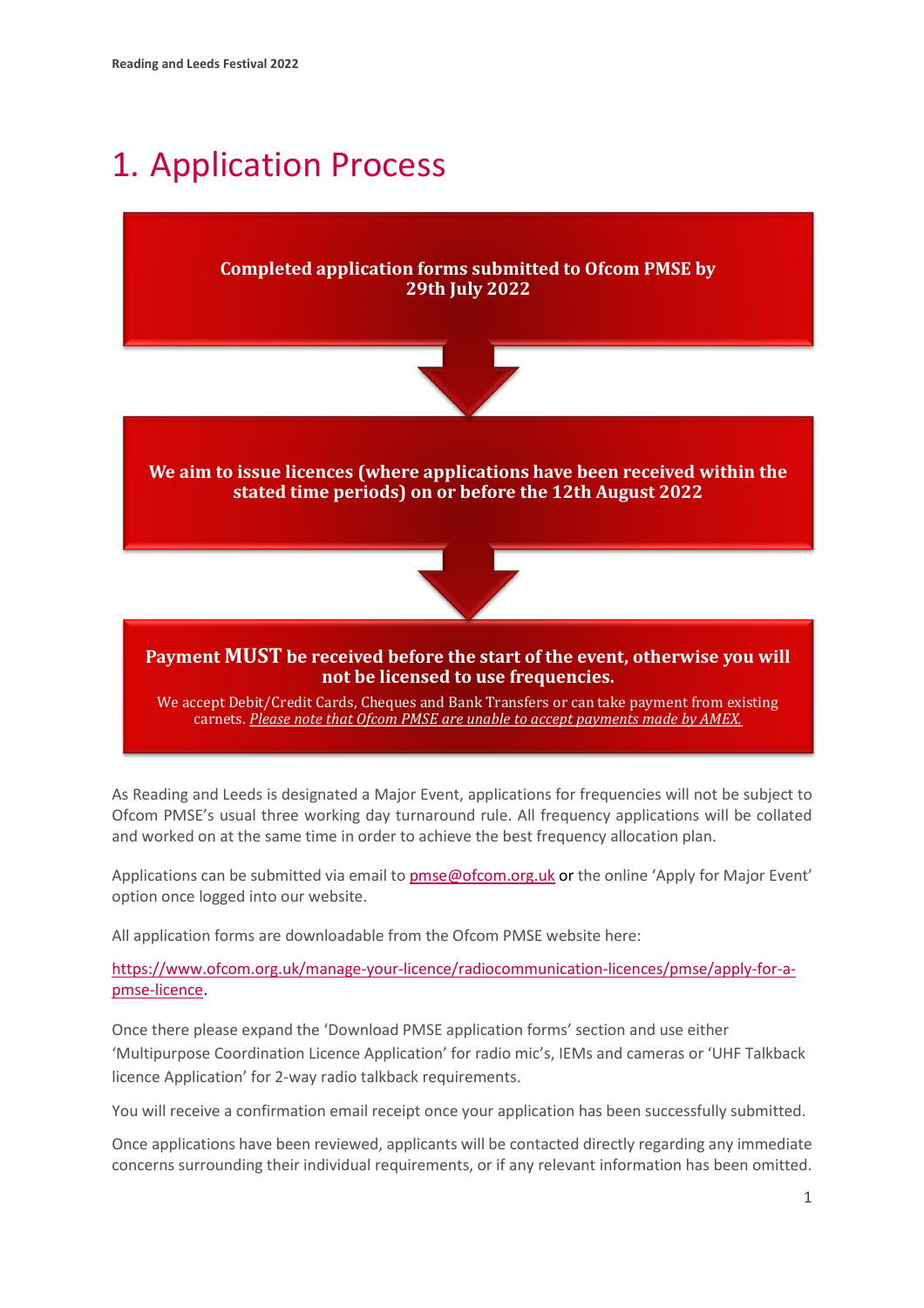Key information to include is as follows:

- Names of the act/broadcaster the application is relevant to
- Specific stage/alternative location of use
- Dates and times of use including any sound checks
- The number and type of systems required (Microphone/IEM/Walkie talkies, etc)
- The frequency tuning capabilities of the kit
- Any relevant technical details surrounding the equipment, its setup and how it is being used

Such information can be included on the application form or an accompanying email.

It is advisable to submit requirements as soon as possible from now to allow sufficient time for coordination and licensing. Applications we receive after this date may not be accommodated as required.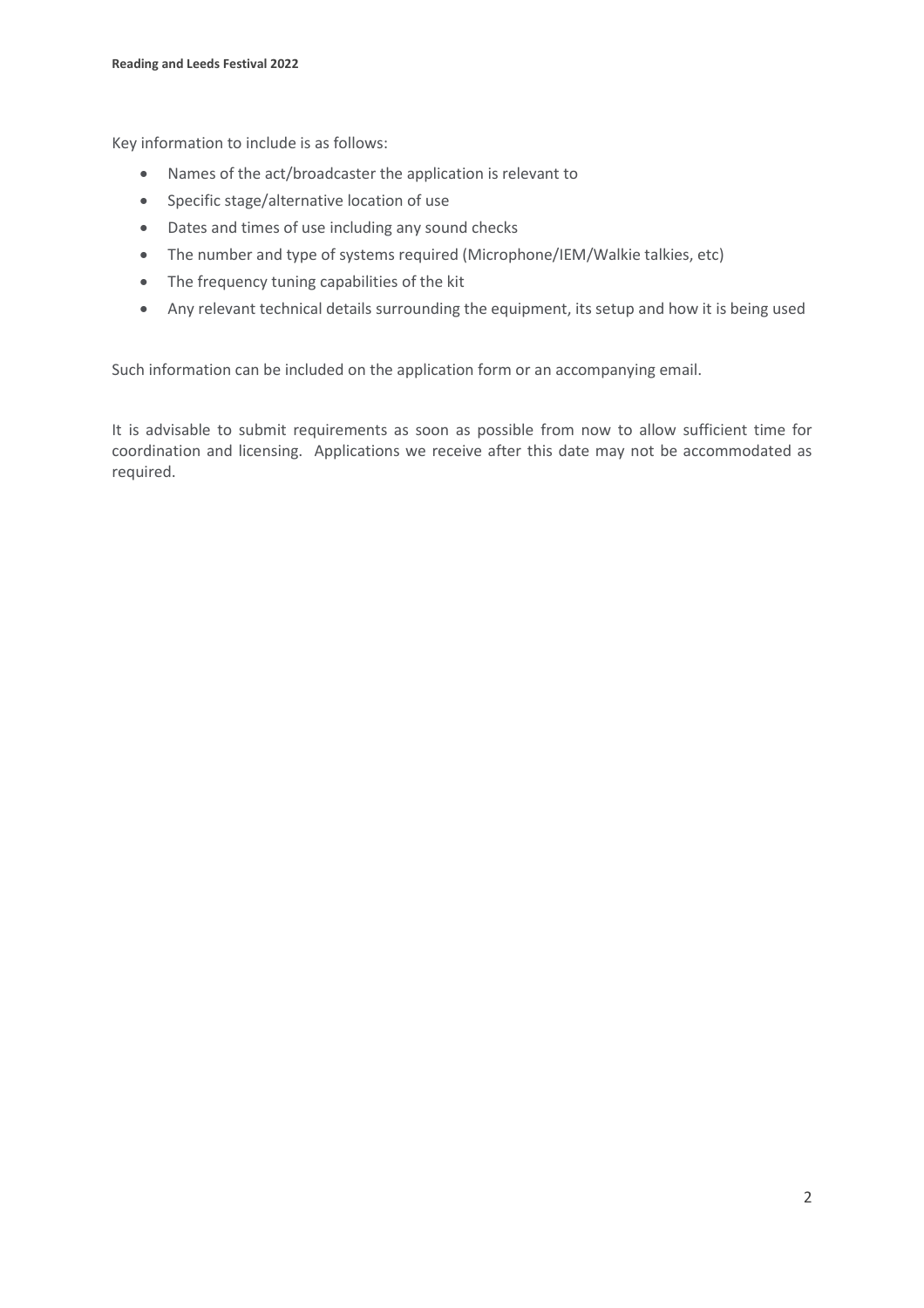# <span id="page-5-0"></span>2. Coordination and Licensing

### **General Information**

Any co-ordination issues or changes required will be addressed directly with the applicant. Please be aware that some frequency ranges in the UK are not authorized for PMSE use so it is recommended that requirements are submitted in good time to allow for any retuning that may be required.

The use of wireless microphones and IEMs is restricted throughout the UK due to Digital TV carrier transmissions. The list of available TV channels for the festival area can be found on the '470 MHz Planner' via the Ofcom PMSE login page. The availability of frequencies at the festival will also be limited due to other licensed users in the vicinity and the aforementioned digital TV footprint. You may want to consult this tool before applying for frequencies.

**PLEASE NOTE:** The commonly used GB and K4E tuning ranges are completely affected by differing levels of DTV at the Reading site. The channels with less DTV signal strength are 40, 41 and 43. Taking this into account it may be prudent to look to use equipment in a different tuning range to avoid the risk of interference. As a quick guide DTV clear channels at both sites are:

21, 24, 27, 35, 49.

### **Payment and Licence Documents**

It is imperative that we receive payment before your licence is scheduled to start so we can issue your licence documents. To help with this we accept Debit/Credit Cards, Cheques and Bank Transfers or can take payment from existing carnets. When paying by debit/credit card you will receive a secure payment link to your email address. Your licensing documentation will be dispatched upon receipt of payment.

*Please note that Ofcom PMSE are unable to accept payments made by American Express (AMEX).*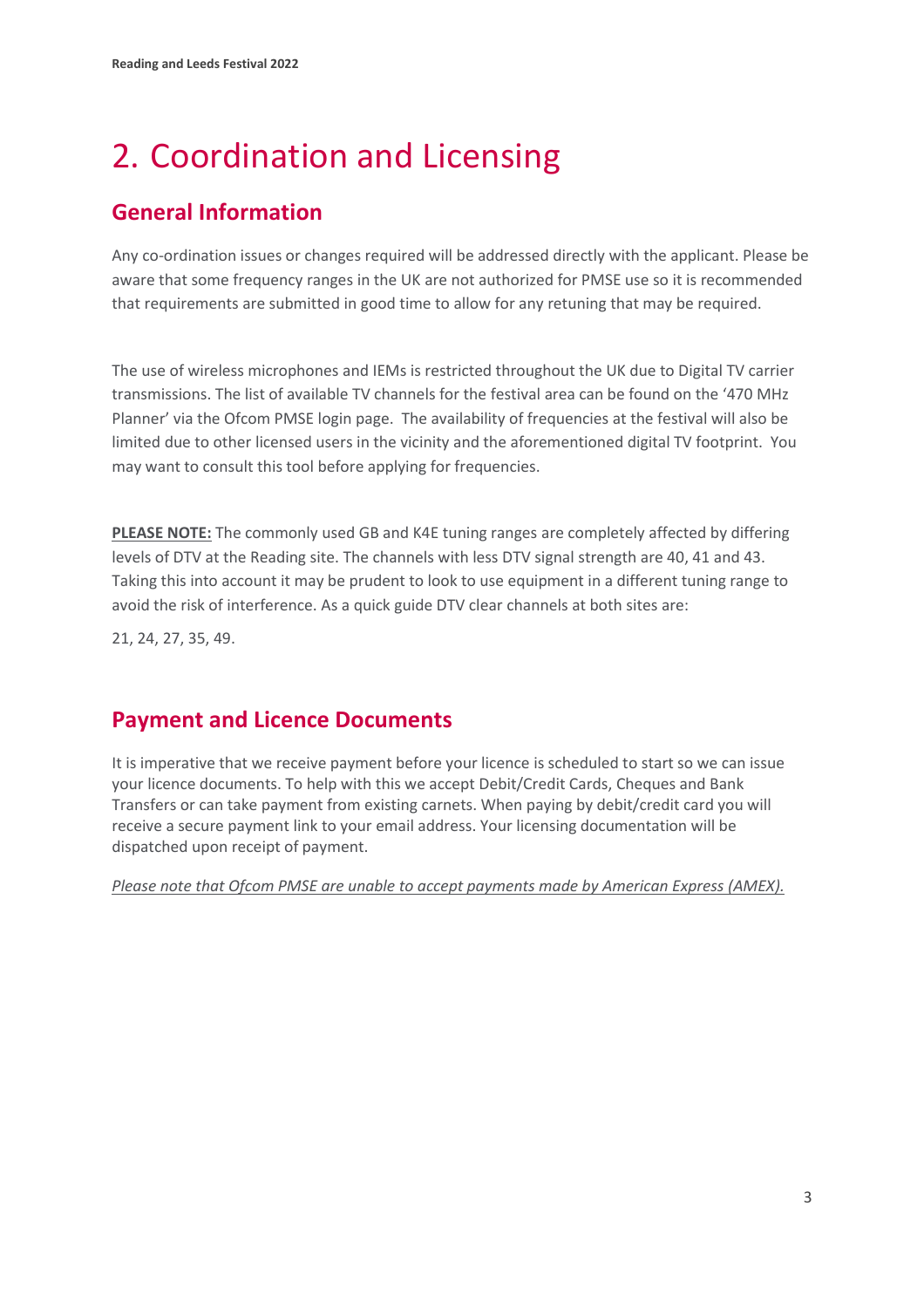# <span id="page-6-0"></span>3. Event Time

PMSE will be on site to provide support to the stakeholders throughout the event. It is imperative that all frequencies are used within the terms and conditions of the Licence held. This includes transmission of frequencies only during the times and dates stated on the Licence, not exceeding the designated maximum power and transmitting frequencies only from the location specified on the Licence or as discussed with the Event Coordinator.

Operation of the frequencies during the event may be subject to strict licensing times. These times *must* be adhered to. It is your responsibility to ensure that these rules are followed. If there are concerns about licensing times, please contact the event planner.

If interference is experienced during the event the event coordinator will be available to assist on-site and work to find a suitable resolution. Should the on-site coordinator be unavailable for any reason, please contact the Emergency out of hours' number where somebody will always be available to help. All relevant contact details can be found in section 4 of this document.